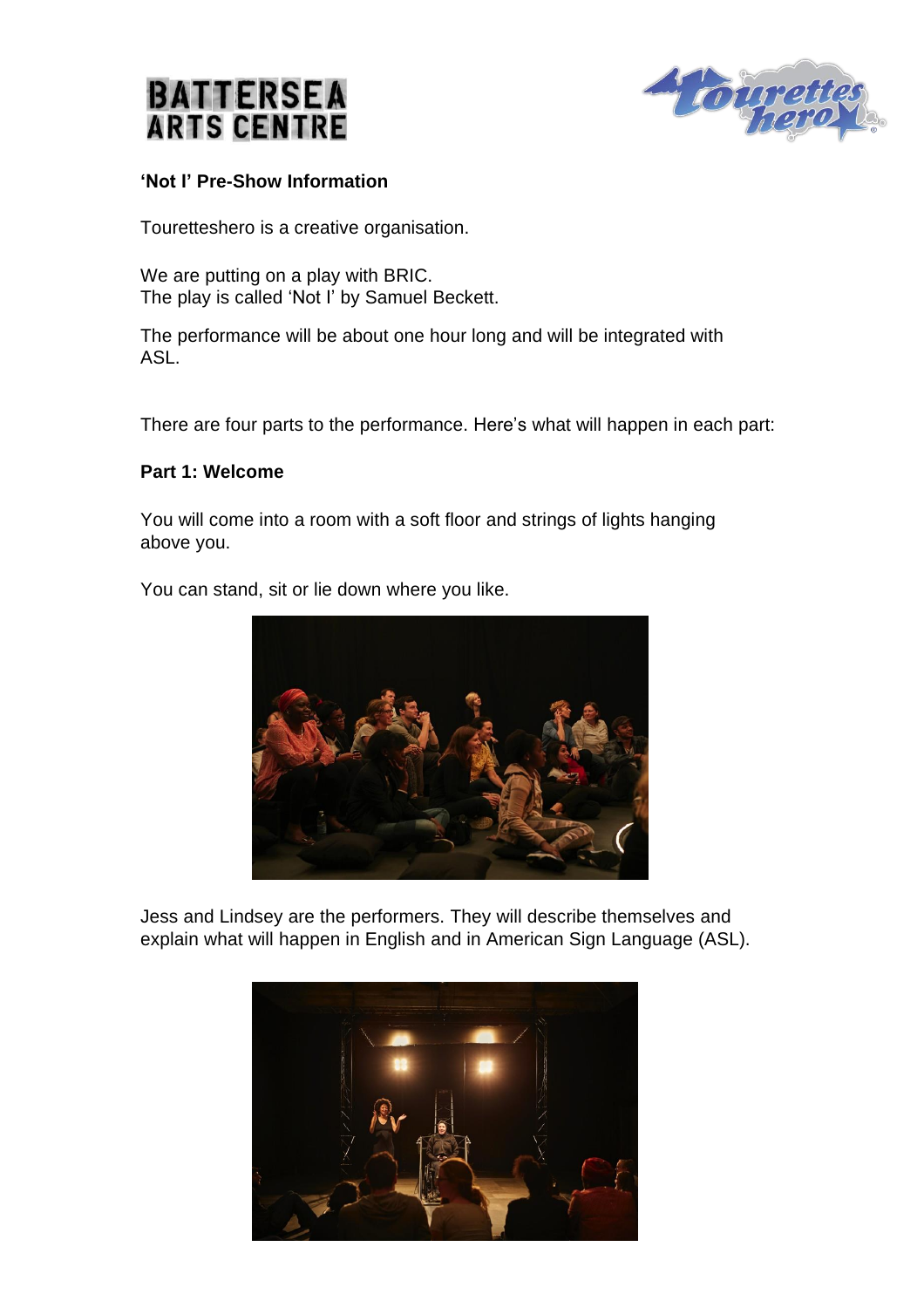Jess has Tourettes Syndrome. This means she makes movements and noises she can't control called tics.

Jess often tics the words 'biscuit', 'hedgehog' and 'cats'. Jess also bangs her chest.

Lindsey will interpret everything Jess says in ASL.

It is a Relaxed Performance, so you can make noise and move around as much as you want.

Sometimes Jess and Lindsey will describe what is happening for people who are blind or partially sighted.

There will be lights on the floor near the door. You can leave if you want to and come back in at any time.

## **Part 2: 'Not I'**

When Jess is ready to perform 'Not I' everyone will be asked to shout 'I' together. The lights will turn off and it will go dark.

Jess will be lifted safely into the air in a metal lift.

She will turn on a light in her costume so you can see her mouth. There will be a light on Lindsey.



In the performance Jess will play a character called Mouth. Mouth tells the story of her life. Jess will talk very quickly.

Jess will laugh loudly twice and scream twice. There are some ear defenders in a box at the front of the stage to Jess's left. You can use these if it's too loud.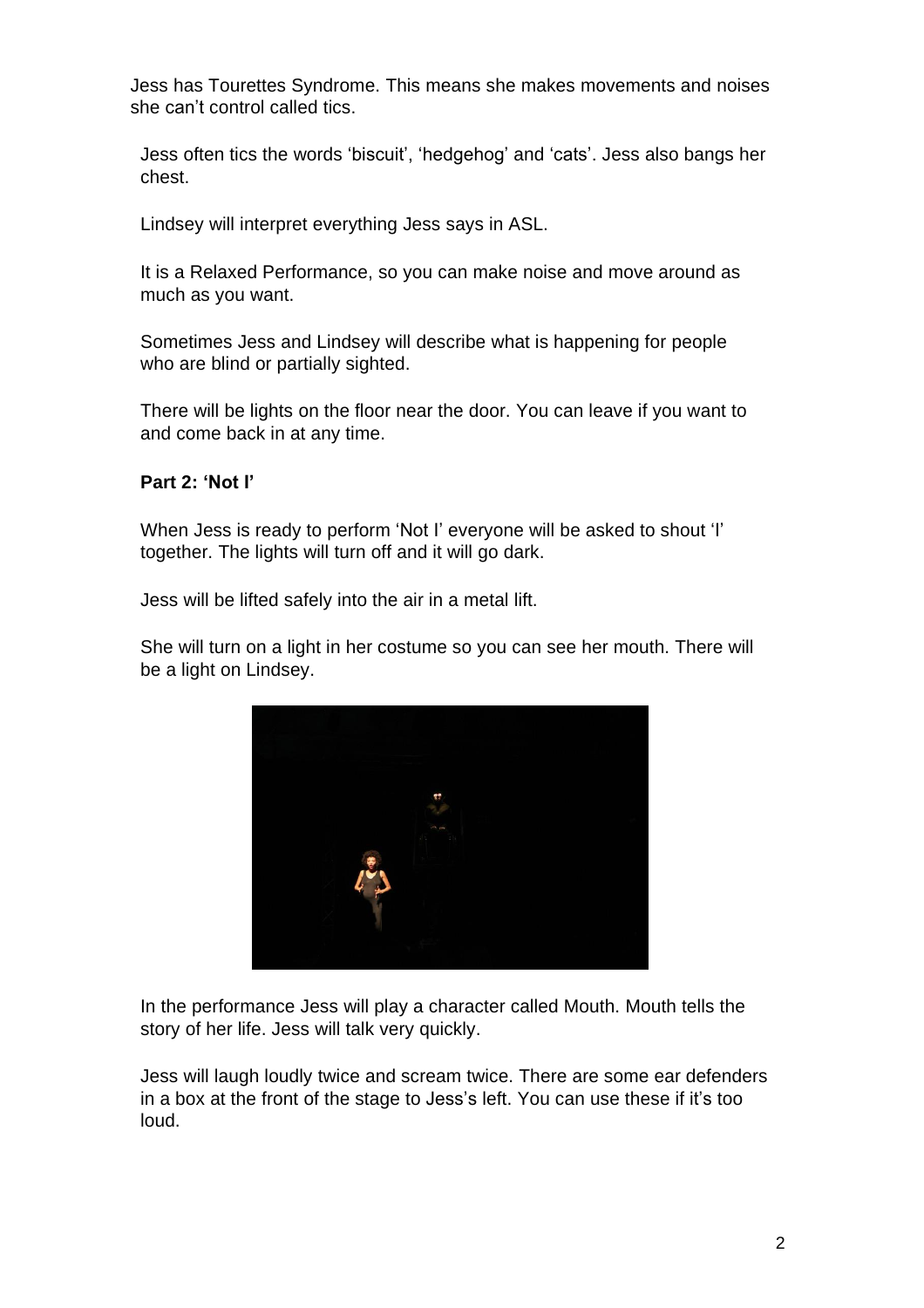# **Part 3: Film**

After the performance, there will be a short film about why we made the play.

The film is in English and has captions for D/deaf people.



## **Part 4: Audience Discussion**

After the film Jess will ask you to talk to someone near you about the play.

Afterwards you can ask Jess and Lindsey questions about the play, about how they made it, or about Tourettes Syndrome.

If someone asks Lindsey a question she will answer in ASL first and then in English.

Next Jess will tell a story about herself and why she likes the play.

She will ask everyone to move around and make different noises together all at the same time. She will call this 'the splurge'.

You can join in as much as you want and you can use any language you like.

If you use a communication device you can get something ready for this part of the show.